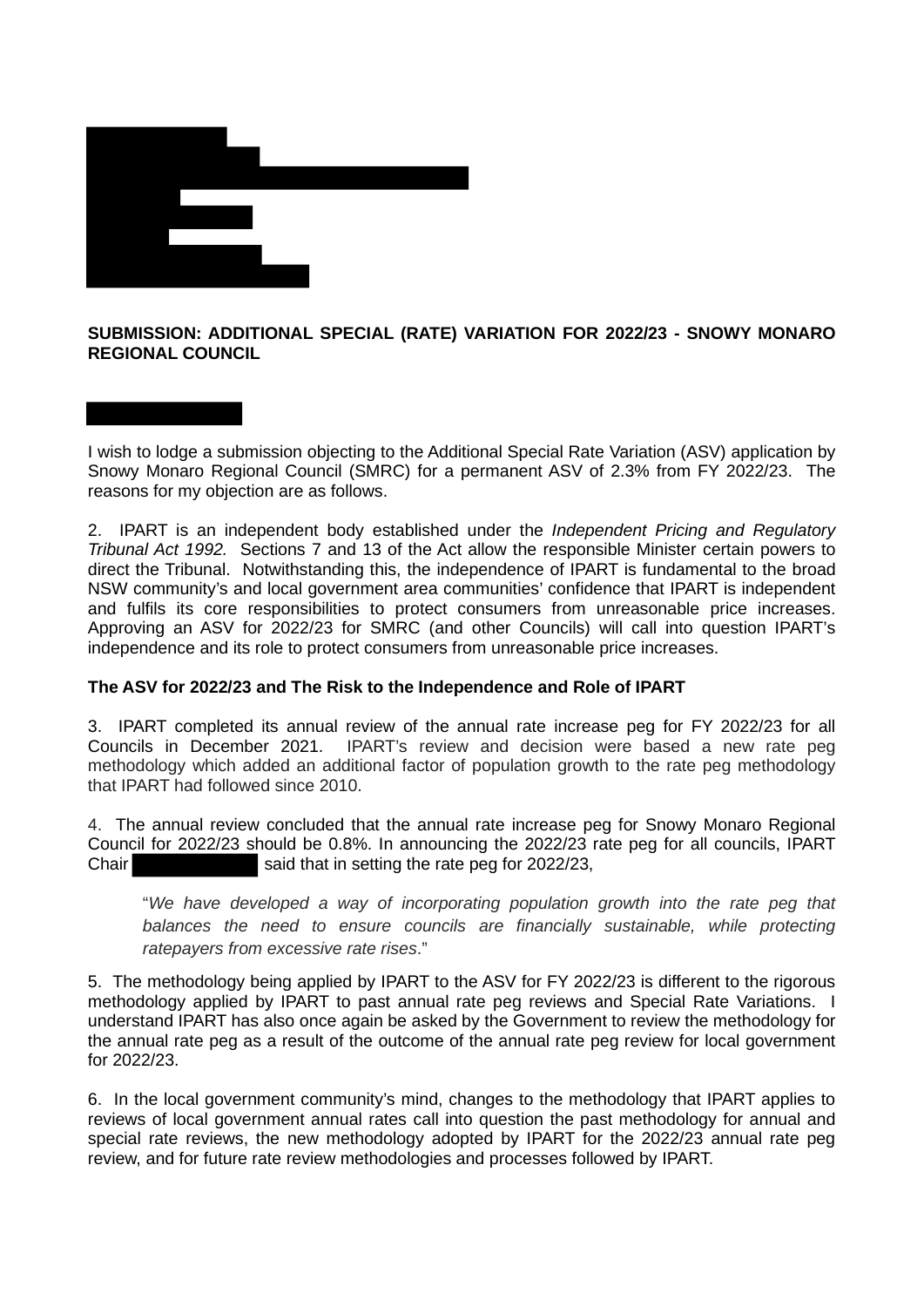7. Allowing Council's, including SMRC, to apply for an ASV for FY2022/23 (a permanent increase in the case of SMRC) in addition to the December 2021 determined annual rate peg undermines further IPART's annual rate peg review process, methodology and findings, and the NSW community's, including the business community's, confidence in IPART's independent price reviewing and setting role. In particular, the ASV process risks public confidence in the Local Government Cost Index (LGCI) that is fundamental to the methodology and review process for annual rate pegs and SRVs.

• questioning of the LGCI presents risks to the public confidence in the annual rate peg methodology and confidence in broader NSW economy-wide price rise reviews undertaken by IPART, on behalf of the NSW Government.

8. More broadly, allowing Council's, including SMRC, to apply for an ASV severely undermines the broader NSW community's confidence in IPART's independence, in relation to past and future annual rate peg reviews. It will also have a negative evidentiary impact on the confidence of ratepayers across New South Wales regarding past and future Special Rate Variation (SRV) applications from local councils and approved by IPART.

9. And finally, the ASV process and its truncated and untested methodology is likely to impact negatively on the NSW community's, including the NSW business community's, perception and confidence in IPART generally. This risks undermining public confidence in IPART as the NSW independent pricing regulator for water, energy, public transport and local government, the NSW licence administrator for water, electricity and gas and the scheme administrator and regulator of the NSW Energy Savings Scheme, and other reviews undertaken .

10. The NSW Minister responsible for IPART and the NSW Government would have been wise to protect the independence of IPART and the integrity of and trust in IPART as the pricing regulator in the above-mentioned economic and business sectors in NSW and in other investigations in a wide range of economic and policy issues, undertaken by IPART on behalf of the NSW Government. In particular, it would have been prudent to ensure that IPART's price review and regulatory functions, including the methodologies for reviewing and approving annual local government rate increase and special rate increases, were not opened to community questioning through the ASV for 2022/23 process. To this end, it would have been prudent to keep IPART at arms length in the ASV application and approval process.

11. The NSW Minister responsible for IPART and the NSW Government would have been wise to have charged the NSW Office of Local Government with responsibility to manage the ASV process. OLG could have sought IPART's expert advice during the assessment of ASV applications. This would have avoided any doubt about the role of IPART, its independence and the robustness of the methodologies employed by IPART for the annual rate peg review and SRV applications, and IPART's broader pricing regulator and administrator roles.

12. It would also have been wise to allow the new rate peg methodology for local government, which includes a new population factor adopted for FY 2022/23 and onwards, to bed down and have its impact understood and accepted by ratepayers and local Councils before adopting an additional rate variation process for 2022/23 for local government across NSW.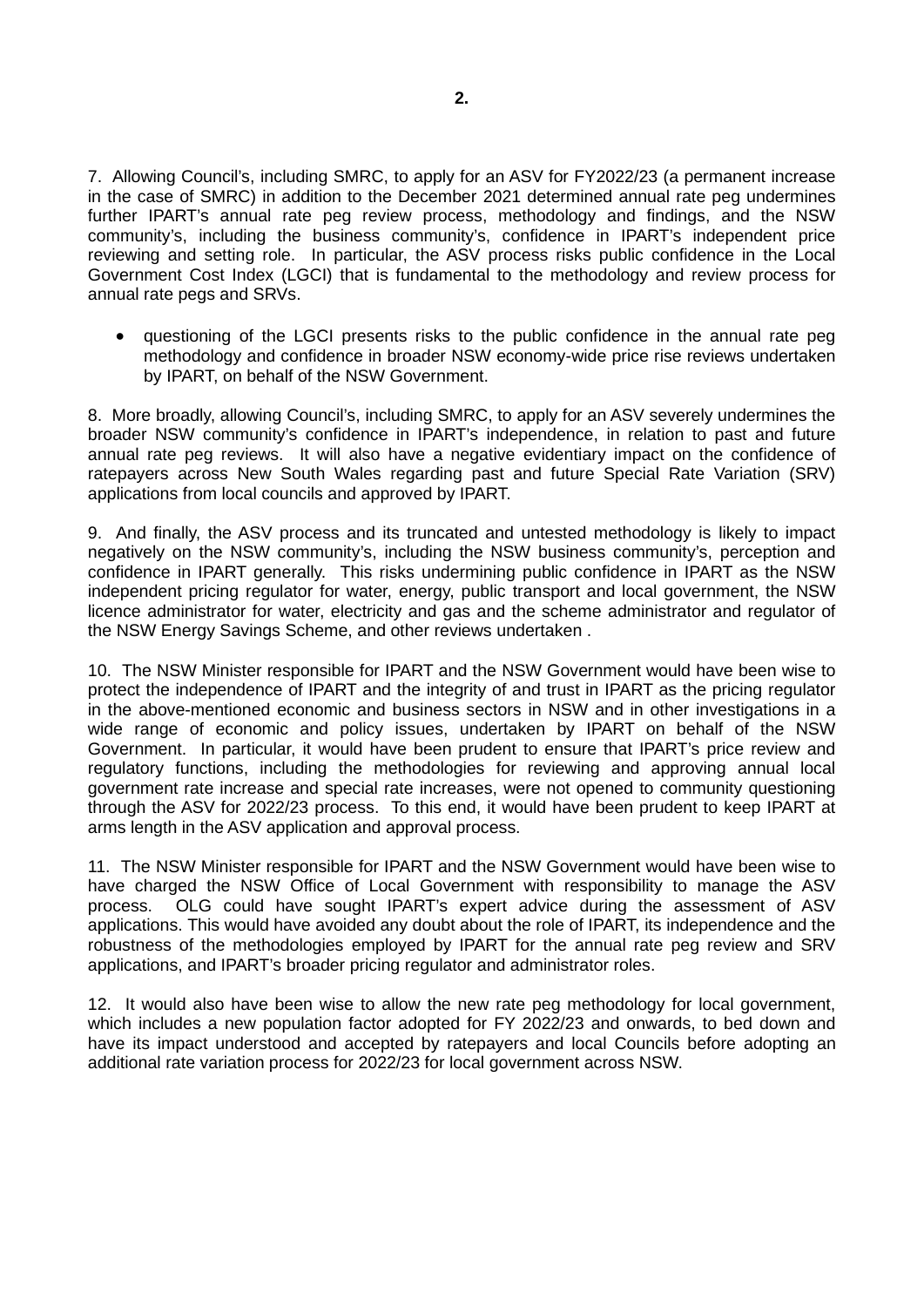#### **Snowy Monaro Regional Council's ASV Application**

13. SMRC's ASV application notes that it is seeking a permanent ASV of 2.3% from 2022/23. The Minutes from the Council meeting adopting the recommendation to lodge an ASV application provides the reasons for the permanent ASV and documentation supporting the application (see Council Minutes for the 21 April 2022 ordinary meeting at https://www.snowymonaro.nsw.gov.au/files/assets/public/council/meetings/documents/2022/v2-21 april-2022-ordinary-council-meeting-unconfirmed-open-minutes.pdf - provided with SMRC's application). The reasons for the permanent ASV given by Council in its Minutes and application are to fund:

a) The costs of the planned new library service to be introduced at Jindabyne in the 2022/23 year, and;

b) The ongoing costs of providing required infrastructure and services as planned in the current delivery and long term financial plans (see Resolution 105/22, p17 in Council Minutes of 21 April 2022)

14. SMRC's Resourcing Strategy 2018-2028 includes Council's Long Term Financial Plan (LTFP). The LTFP includes financial modelling with the aim "to break-even and maintain existing service levels". The Plan models 3 scenarios one of which is a Base Case 2.3% Rate Peg funding 50% of the General Fund Capital Works Program 2020-2028. SMRC has submitted its LTFP and the 2.3% base case scenario in support of its ASV application.

15. Neither SMRC's LTFP or the accompanying IP& R documents for the respective period include provisions to fund the operation of a planned new library service in Jindabyne - the "Jindabyne Community and Innovation Hub" (the Hub). As stated in the previous paragraph, the 2.3% base case scenario is aimed at maintaining existing services levels. At the time that the current LTFP and IP&R documents were developed, Jindabyne did not have a library nor was one envisaged or funding identified in Council's Operational Plan in order to build and operate a library in Jindabyne.

- funding to build the Jindabyne Library was provided by the NSW Government in 2018/19 through the Regional Cultural Fund administered by Create NSW (https://www.create.nsw.gov.au/wp-content/uploads/2019/02/Create-NSW-Regional-Cultural-Fund-Round-Two-recipients.pdf.)
- the Development Application for the Hub was approved by Council by Resolution at its Ordinary Meeting on 17 February 2022. (see https://www.snowymonaro.nsw.gov.au/files/assets/public/council/meetings/documents/2022 /17-02-2022-ordinary-council-meeting-confirmed-open-minutes.pdf, p6.)

16. Furthermore, Council's actions regarding funding the operation of the new Hub is clear from the following statement in the Business Papers for the 21 April 2022 Ordinary Meeting of SMRC which notes:

"When deciding to establish a library service in Jindabyne the Council at the time knew there would be a need for additional funding but did not identify where this would come from. That funding has to be provided in the 2022/23 year. Provision of new service requires new funding, which would be expected to come from rates. The increase from the 0.8% to 2.3% provides \$262,000 in additional income, which would provide for the running costs of the new service."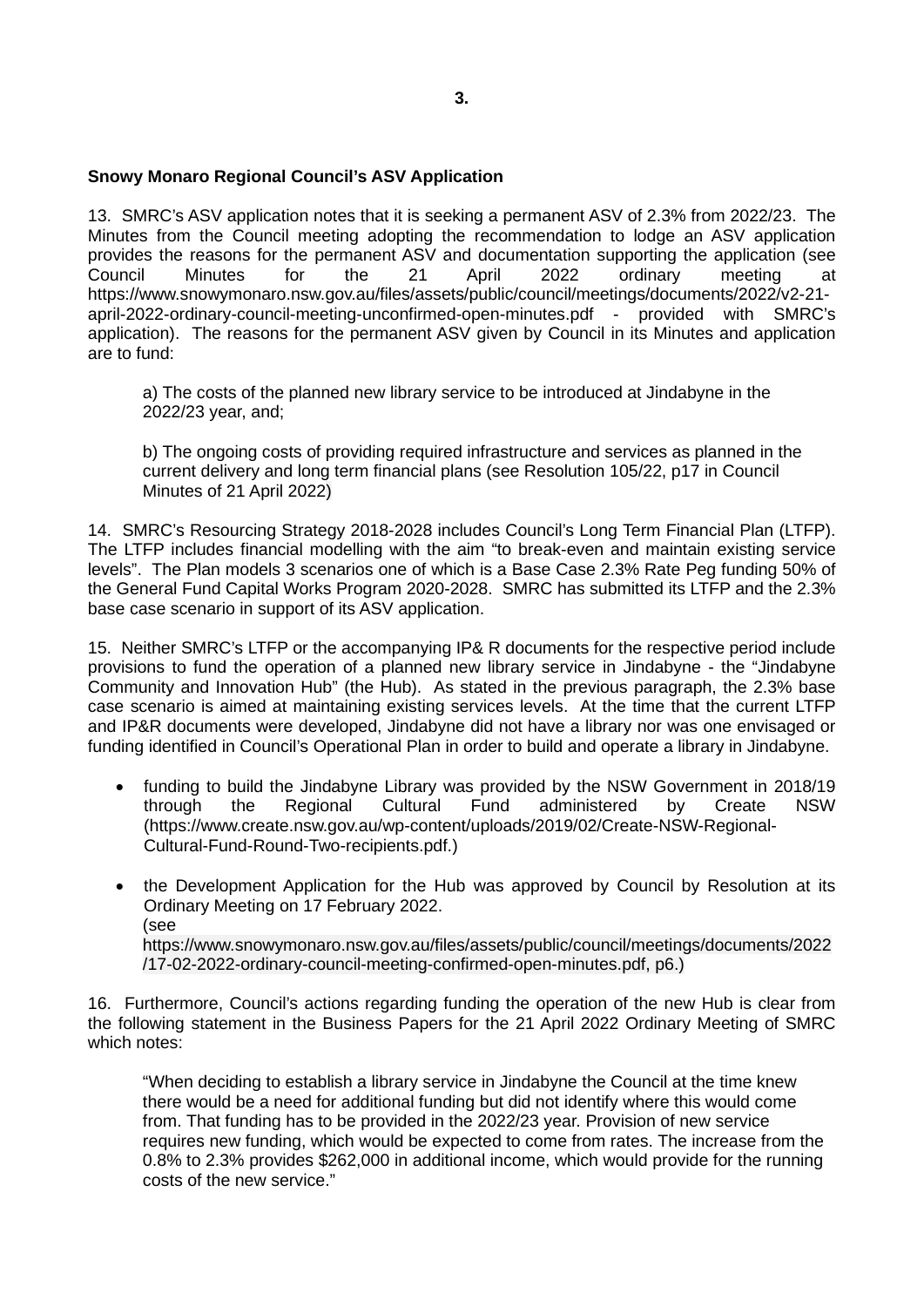**4.**

# **A Permanent Increase for a Temporary Local Government Service**

17. I understand, based on Council advice, that the funding agreement for the Jindabyne Community Library and Innovation Hub noted that the library was only to be a temporary structure for 5 years, and subject to review thereafter. Council's ASV application is for a permanent special variation of 2.3% for a temporary service.

18. The 2.3% increase in income through rates sought by Council is estimated by Council to generate an additional \$262,000.00 in revenue. The Business Papers for Council's Ordinary Meeting on 21 April 2022 also noted that ongoing operating costs for Jindabyne library amounted to \$150,000.00 (p 598) (57 per cent of the income generated through the 2.3% ASV application).

19. IPART's ASV guidelines not that, "Where a council is applying for a permanent special variation, in addition to providing the above information, the council must demonstrate that it has, in its 2021-22 IP&R documentation, forecast an average Operating Performance Ratio (OPR) of 2% or lower over 2022-23 to 2026-27.

20. I have been unable to establish in the documents submitted by Council in support of its ASV applications that Council demonstrated an average Operating Performance Ratio (OPR) of 2% or lower over 2022-23 to 2026-27 in its 2021-22 IP&R documentation. Nor has SMRC, in its ASV application for a permanent ASV, provided evidence of need or demonstrated that the 2% OPR benchmark is too low for council's circumstances.

## **Impact on Ratepayers and the Community**

21. Has council has considered the impact on ratepayers and the community in 2022-23 and, if permanent, in future years if the special variation s approved, and considers that it is reasonable?

22. No, Council did not. The webcast of the ordinary Council of 21 April 2022 when Council resolved (Resolution 105/22) to apply for a special variation did not record that Council considered the impact on ratepayers and the community in 2022-23, and, if permanent, in future years. Also there was no discussion on whether Council considered that the impact on ratepayers and the community was reasonable (see weblink to April Ordinary Meeting of Council: http://webcast.snowymonaro.nsw.gov.au/archive/video22-0421.php).

23. In conclusion, SMRC's application does not meet key elements of IPART's Information Paper to Local Government dated 7 April 2022 which outlines the process for applying for an Additional Special Variation (ASV) for 2022-23. The omissions are described above. The application also fails to provide the information that IPART requires to process council's application, based on the NSW Office of Local Government's updated ASV Guidelines (Circular 22-07).

## **A Comprehensive Review of SMRC's Financial Operations under the NSW Local Government Act 1993**

24. On 7 April 2022, I wrote to the

drawing her attention to the parlous state of SMRC's operating budget position. SMRC concluded the 2021/22 financial year with a \$24 million operating budget (up from negative \$4.7 million the previous financial year). Some of that increase is a result of a \$11 million liability for land remediation costs included in the 2020/21 financial statement by the NSW Auditor-General.